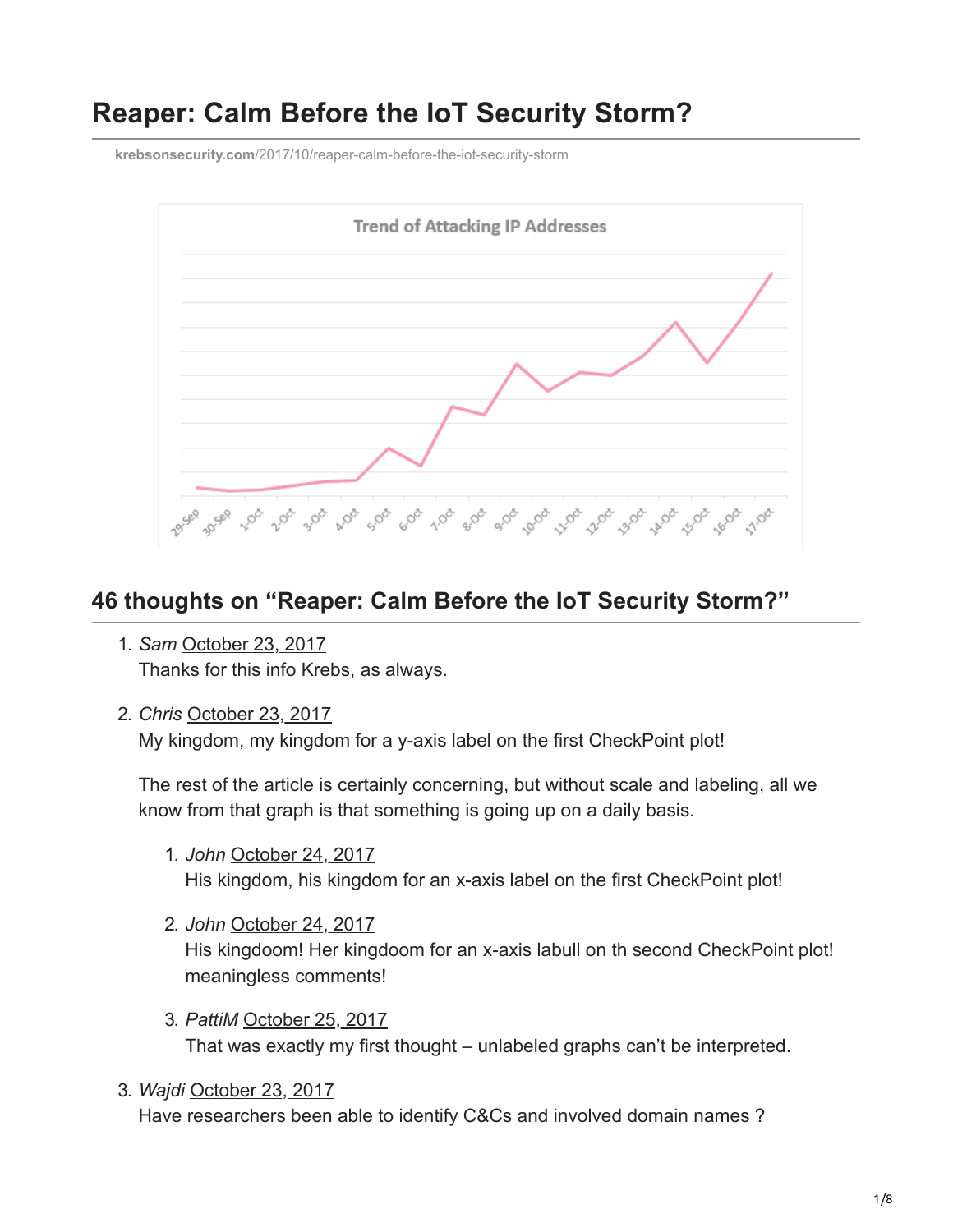#### 4. *Ben* [October 23, 2017](https://krebsonsecurity.com/2017/10/reaper-calm-before-the-iot-security-storm/#comment-447010)

We need a "patch or die" worm.

Recruits a botnet of unpatched and unpatchable devices, then permanently bricks every single one.

A few rounds of that and the message might sink in.

I am not recommending anyone does this because they will go to prison, but I still wish someone would.

## 1. *Robert* [October 23, 2017](https://krebsonsecurity.com/2017/10/reaper-calm-before-the-iot-security-storm/#comment-447090)

Ben, you're not the 1st 1 to wish 4 such. Problem is, the Gov't doesn't seem to care, manufacturers of the IoT devices don't seem to care, ISP don't seem to care, people who own the devices don't seem to care, yet everyone gets all bent out of shape when things go wrong. Well, do something about the problem "before" it becomes a problem! Patch, change passwords, buy more reliable Iot's. But I do hope some 12 yr old decides to stop the problem (he won't go to jail, will he?).

I've noticed more probes of my ports for a few months, nothing major like last year though. But I'm seeing lots of probes from w/i the US (probably slaved PC's), including one I never saw in a decade of probe logs – Microsoft Media Server (MMS). I'm getting port probes way beyond just telnet, maybe something is up.

1. *SeymourB* [October 24, 2017](https://krebsonsecurity.com/2017/10/reaper-calm-before-the-iot-security-storm/#comment-448438)

Unfortunately thanks to widespread use of netnannies and similar childproofing our 12 year olds aren't as technical as the generation before them.

When you shove them into padded rooms for their entire childhood, you can't be surprised that all they know are padded rooms.

2. *Deb* [October 26, 2017](https://krebsonsecurity.com/2017/10/reaper-calm-before-the-iot-security-storm/#comment-451103) As long as people are making money, they will not care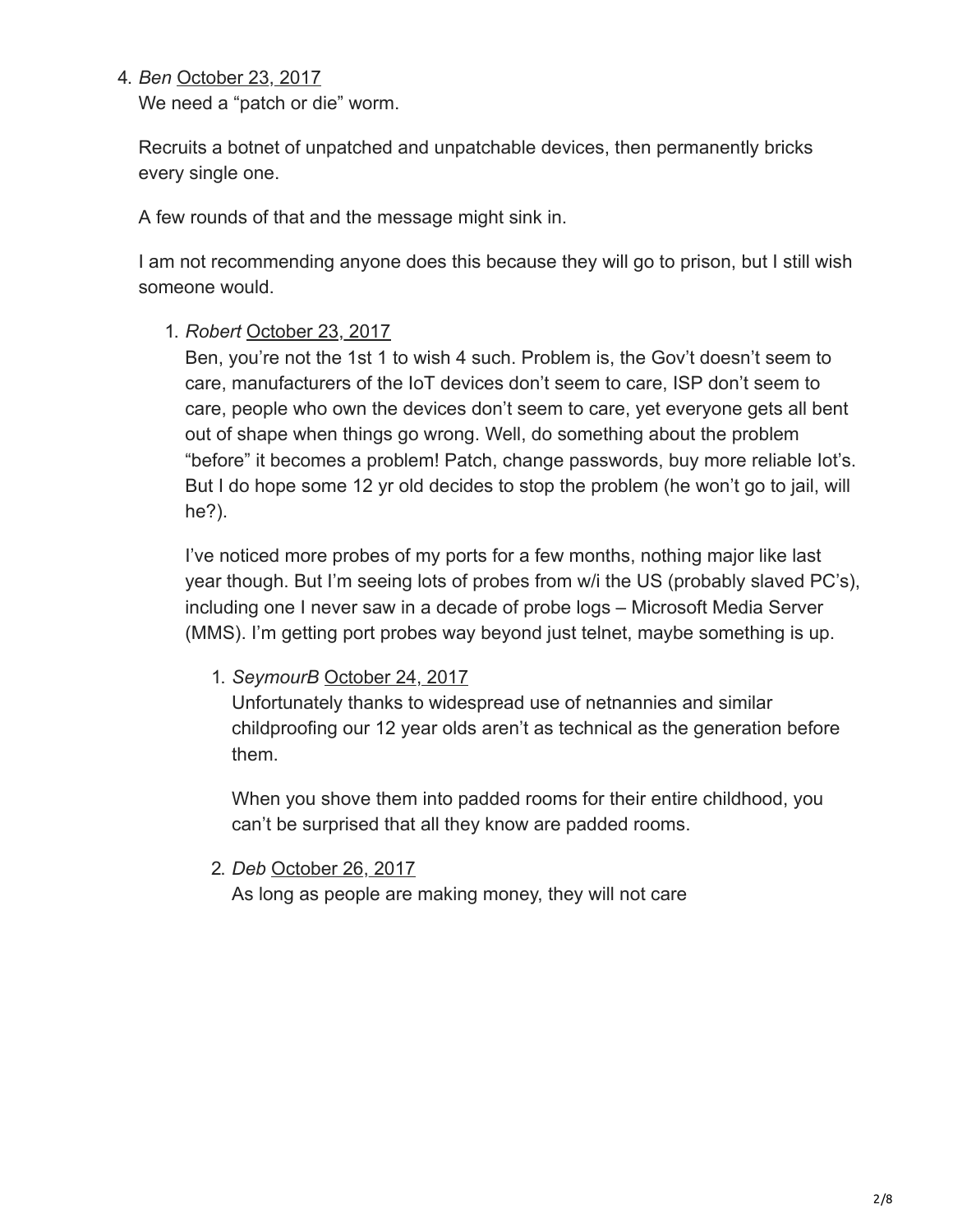#### 2. *Paul* [October 23, 2017](https://krebsonsecurity.com/2017/10/reaper-calm-before-the-iot-security-storm/#comment-447223)

brickerbot may interest you

#### 1. *Robert* [October 24, 2017](https://krebsonsecurity.com/2017/10/reaper-calm-before-the-iot-security-storm/#comment-448525)

Paul – "brickerbot may interest you"

Just did a bit of reading on Brickerbot. I can see the carnage it could cause as it doesn't discriminate between an unsecured but vital piece of equipment in a hospital and the average IoT camera. Both get bricked.

"Strong password protection" is the key that manufacturers can offer consumers of IoT devices, unlocking such a device would require the same key, much harder to do.

I have no IoT dog in this fight so I don't care but it can still affect me via, say, that hospital device if I'm a patient! I hope that if anything good comes out of this new mess, it's that manufacturers and end users will finally take steps to help prevent Webageddon from making the Internet useless for everyone.

I reacted to the Equifax breach by freezing my credit with all potential access points for the bad guys. Better to do something now rather than wait and see if I'm going to be affected. Something about a ounce of prevention being worth a pound of cure.

If I do buy an Iot device, you can be sure it will be one that offers strong password protection, one that at least tries to prevent the pound of cure approach. More expensive up front perhaps, but cheaper in the long run.

1. *v.cardwell* [October 30, 2017](https://krebsonsecurity.com/2017/10/reaper-calm-before-the-iot-security-storm/#comment-451552)

It will do nothing. they are using the smart meter on your house to control anything in it. I know because I have been dealing with it involuntarily for about 17 years (since 2004). I have a iPhone 6s with sprint service, Verizon home internet suite with security and still they are either not interested in things they can fix then and there so the gapping security hole gets ignored to a Krebs-like security researcher finds and then reports the problem. I've sent the screenshot of the "springboard" on my iPhone and they were stumped. the actual springboard icon is missing. I tried to explain that the ITouch feature is not working correctly never heard anything yet.

#### 5. *Scott* [October 23, 2017](https://krebsonsecurity.com/2017/10/reaper-calm-before-the-iot-security-storm/#comment-447013)

I wish you well with the web site changes.

Oh and thanks for the article as well.. Appreciate the work you do.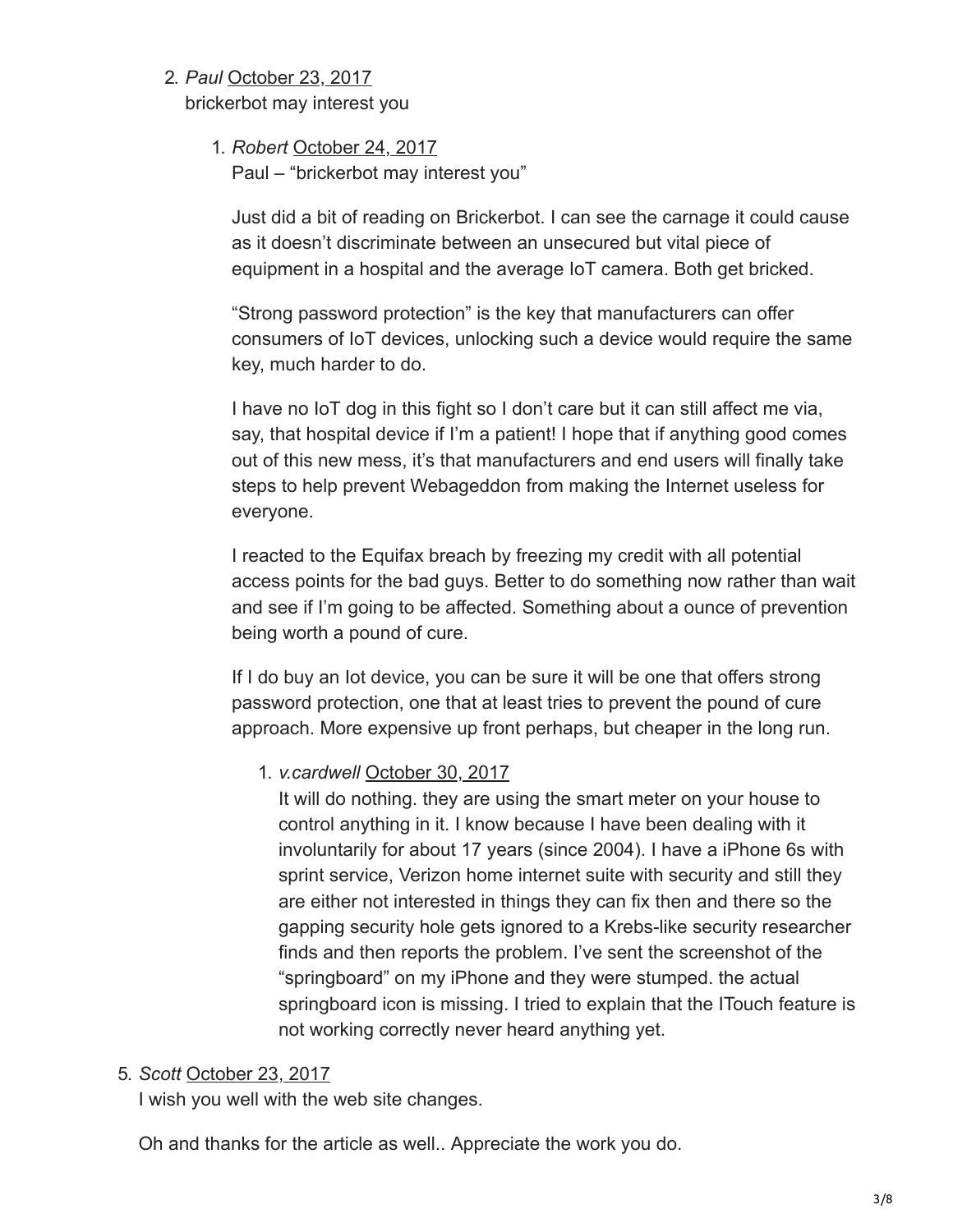6. *Bryn Gerard* [October 23, 2017](https://krebsonsecurity.com/2017/10/reaper-calm-before-the-iot-security-storm/#comment-447079)

Two of my clients suffered their DVR's being recruited to the Mirai Botnet earlier this year. AVTECH have been unresponsive and as a short-term fix, unexpected ports were configured prevent the devices being compromised. Each compromised device had an IP address applied in the 10.\*.\*.\* range (I can't remember the actual configuration). The devices went off line and the performance, even at the local console was severely degraded. The problem for my clients is that they require access to these DVR's as a key business requirement. They haven't been hacked since the ports were changed but reading further I see that the new variant of this attack no longer requires the admin password to commandeer the device. Does anyone know if it is possible to detect if they have been compromised?

7. *Rich A* [October 23, 2017](https://krebsonsecurity.com/2017/10/reaper-calm-before-the-iot-security-storm/#comment-447130)

Reconsider cheering on brickerbot! There probably is no economic answer to unsecured devices, except to disable them. [https://arstechnica.com/information-technology/2017/04/brickerbot-the-permanent](https://arstechnica.com/information-technology/2017/04/brickerbot-the-permanent-denial-of-service-botnet-is-back-with-a-vengeance/)denial-of-service-botnet-is-back-with-a-vengeance/

## 8. *Robert Scroggins* [October 23, 2017](https://krebsonsecurity.com/2017/10/reaper-calm-before-the-iot-security-storm/#comment-447166)

What port(s) do IOTs use? Perhaps something could be done to beef up security at that level.

Thanks, Brian!

Regards,

1. *somguy* [October 24, 2017](https://krebsonsecurity.com/2017/10/reaper-calm-before-the-iot-security-storm/#comment-448244) Short non technical answer: They use all ports.

That's not a solution.

## 9. *Winston* [October 24, 2017](https://krebsonsecurity.com/2017/10/reaper-calm-before-the-iot-security-storm/#comment-448163)

How vulnerable are self-funded and installed Orwell Telescreens Amazon Echo, Echo Look, Tap, etc. to hacking? Did they do the smart things security-wise?

1. *Winstom* [October 25, 2017](https://krebsonsecurity.com/2017/10/reaper-calm-before-the-iot-security-storm/#comment-449655)

Looks like we're going to see a familiar face on the IoT vulnerability subject next week on Vice channel's Cyberwar series.

## 1. *[BrianKrebs](http://www.krebsonsecurity.com/) Post author*[October 25, 2017](https://krebsonsecurity.com/2017/10/reaper-calm-before-the-iot-security-storm/#comment-449698)

Yup, recorded that in late spring. Will be great to see what they've done with it. I've enjoyed the series.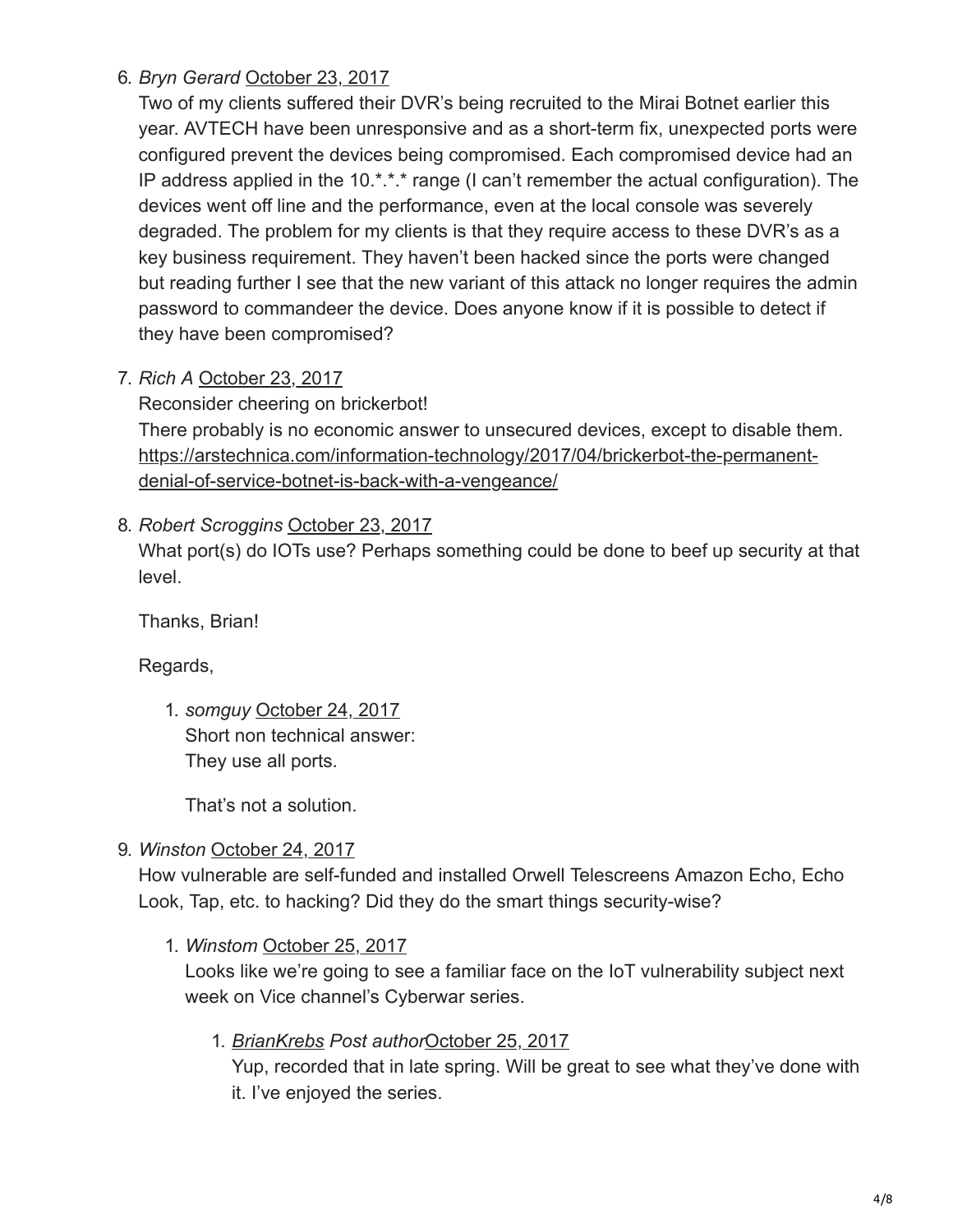## 10. *[Chris](http://na/)* [October 24, 2017](https://krebsonsecurity.com/2017/10/reaper-calm-before-the-iot-security-storm/#comment-448169)

@kerbonsecurity did you ever follow up on the 503C you where thinking of setting up in 2016? 'The Center for the Defense of Internet Journalism' for those in the journalism community that may require protection from large attacks such as the one you endured?

Thanks,

11. *Dan* [October 24, 2017](https://krebsonsecurity.com/2017/10/reaper-calm-before-the-iot-security-storm/#comment-448209)

Hi Brian, thanks for the article !

Just as a note: "CheckPoint" is two words, "Check Point".

12. *Richard Stein* [October 24, 2017](https://krebsonsecurity.com/2017/10/reaper-calm-before-the-iot-security-storm/#comment-448233)

Please add a vertical axis scale to the graph of "Trending Attack IP Addresses." Would like see order of magnitude – use log-scale.

## 1. *Lori* [October 24, 2017](https://krebsonsecurity.com/2017/10/reaper-calm-before-the-iot-security-storm/#comment-448467)

Since several people have commented on this, I went to Check Point to find their graph – and they do not have a vertical axis on it, so it would be difficult for Brian to provide one. Looks like it is Check Point that needs to define the scale on their graph.

#### 13. *Jerry* [October 24, 2017](https://krebsonsecurity.com/2017/10/reaper-calm-before-the-iot-security-storm/#comment-448305)

It appears a firmware update is available for the Linksys e1500 router after the identified vulnerabilities. Hopefully it can mitigate these vulnerabilities. Thanks for bringing this to our attention Mr Krebs.

## 14. *Bob* [October 24, 2017](https://krebsonsecurity.com/2017/10/reaper-calm-before-the-iot-security-storm/#comment-448376)

If this is big enough and does enough damage, it might be the wake up call that is needed to get the everyone to take IOT security seriously.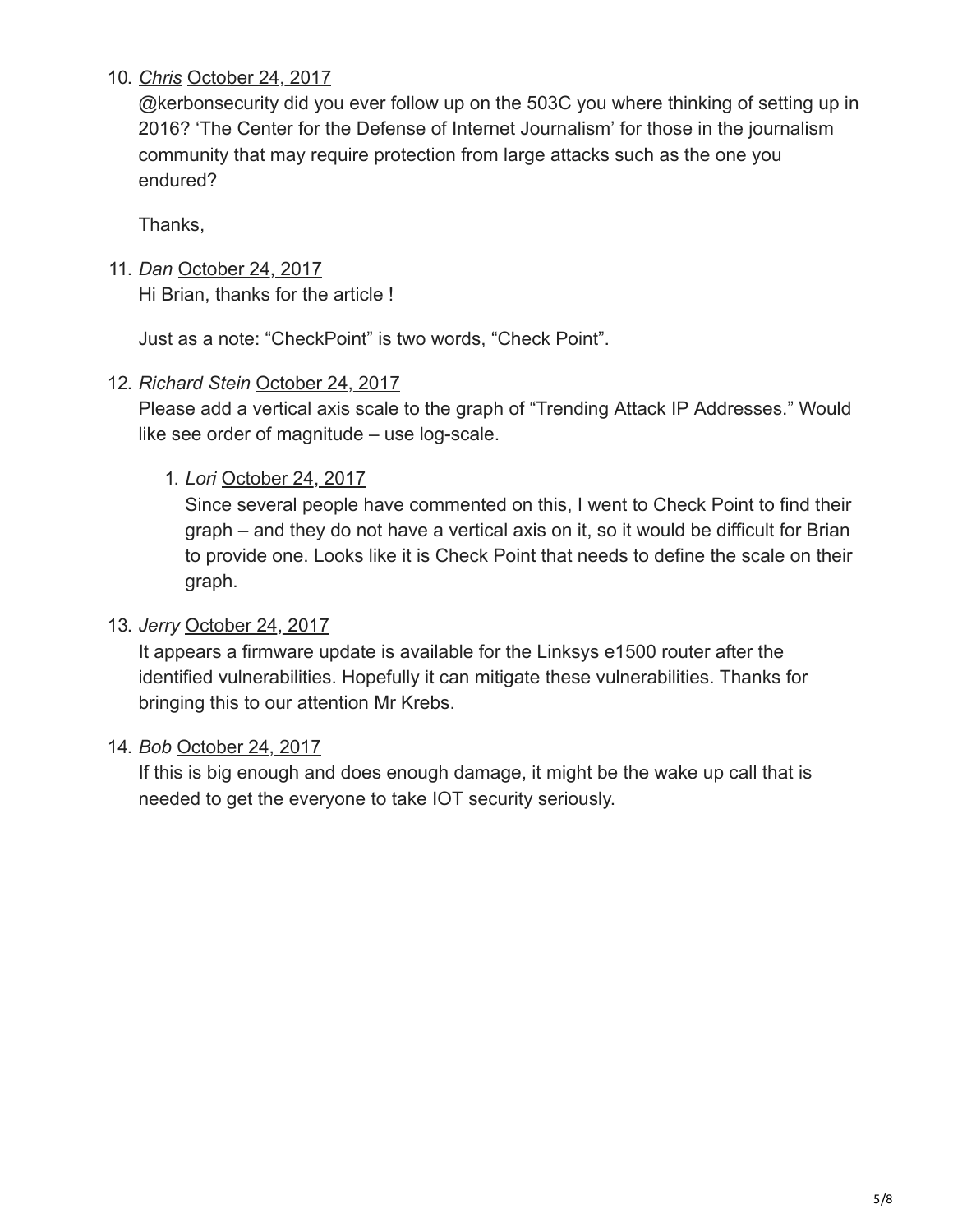#### 15. *Mike* [October 24, 2017](https://krebsonsecurity.com/2017/10/reaper-calm-before-the-iot-security-storm/#comment-448422)

Wow, that chart! The one from Checkpoint... It's so... Meaningless.

I see horizontal lines, but they don't mean anything.

While other readers comment that the article is good, it's slop like this (and previous editing problems) that make me stop reading and just skip for the point. Get it together Krebs, and hire an editor.

1. *SeymourB* [October 24, 2017](https://krebsonsecurity.com/2017/10/reaper-calm-before-the-iot-security-storm/#comment-448470)

More than likely it was intentionally left off by CP so the authors couldn't use it to determine the source(s) of their data.

Whatever amount they note will not accurately match the real-world installations, so by correlating groups of systems you can do simple math to determine which groups CP has access to and shut down their insight into your botnet.

Unless you're paying Brian to provide you with information, you're not in a position to make demands. Its kind of like people who use an open source project then make demands to the author – sorry but it doesn't work that way.

#### 1. *Margaret* [October 24, 2017](https://krebsonsecurity.com/2017/10/reaper-calm-before-the-iot-security-storm/#comment-448929)

Thank you Seymour!!!!! I agree with you. Brian does a great service for us… maybe we need to exert a little of our own effort to get a better understanding rather than putting a demand we have no right to do on Brian.

2. *J. W.* [October 24, 2017](https://krebsonsecurity.com/2017/10/reaper-calm-before-the-iot-security-storm/#comment-448490)

Complain to Checkpoint, not Krebs. It's identical to what's on the Checkpoint site, as noted.

3. *Louise* [October 24, 2017](https://krebsonsecurity.com/2017/10/reaper-calm-before-the-iot-security-storm/#comment-448717)

The CheckPoint graph offers a rough summary of number of sources of infection worldwide.

The Y-axis represents number of organizations infected, with increments of 100,000, and the X-axis is the time over which this was discovered, starting "the last few days of September." September 29th is the first coordinate labeled.

#### 1. *Nobby Nobbs* [October 25, 2017](https://krebsonsecurity.com/2017/10/reaper-calm-before-the-iot-security-storm/#comment-449738) Thanks for that, Louise. That helps a lot.

Thanks for keeping an eye on this, Brian. I wonder about "smart" tvs, seems like they could be similarly vulnerable. And the lucky hacker might get an earful of archived voice commands…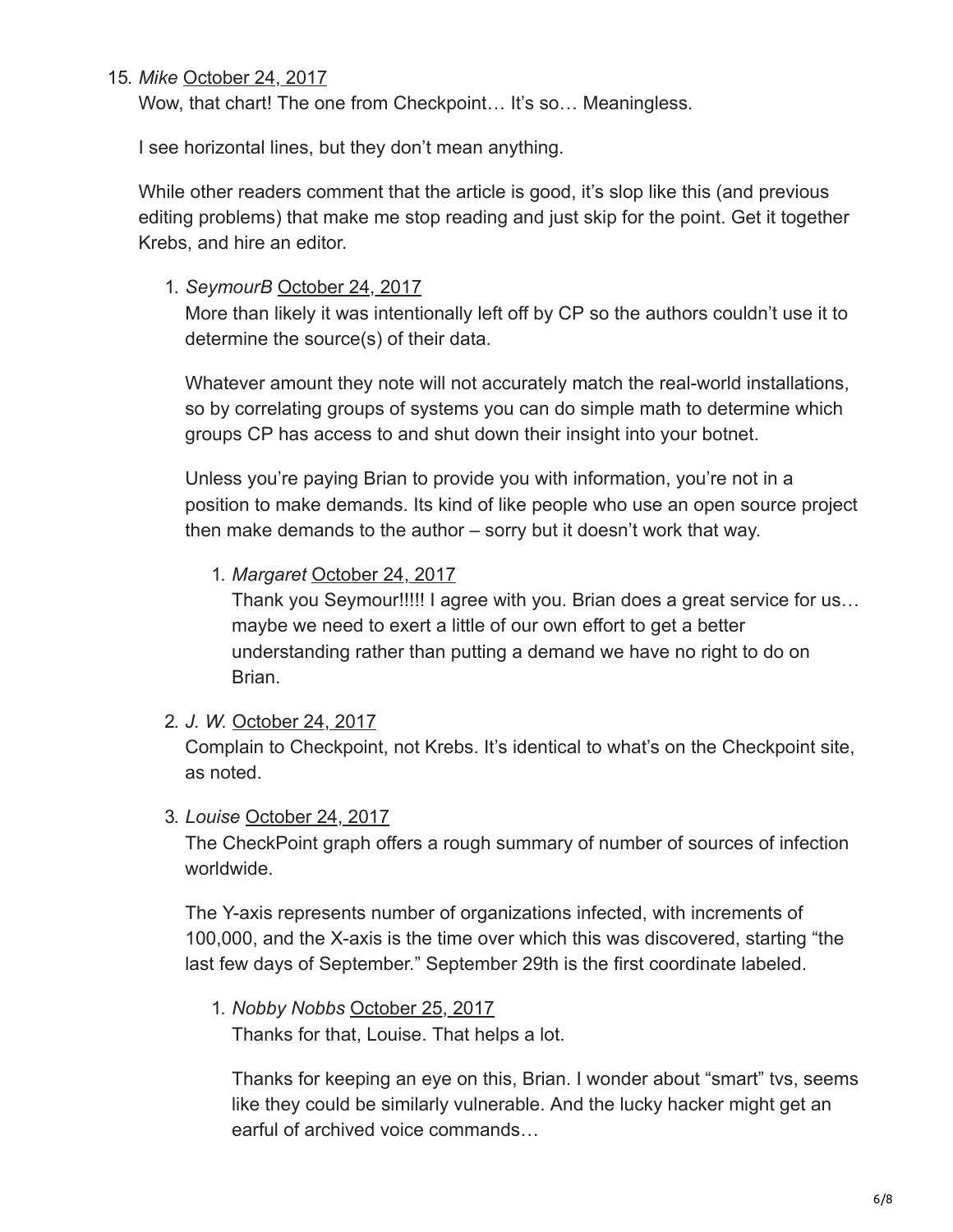#### 16. *GlenR* [October 24, 2017](https://krebsonsecurity.com/2017/10/reaper-calm-before-the-iot-security-storm/#comment-449039)

Brian,

Thanks for the very thought provoking post.

You have prompted me to start investigating yet another IoT device in my home. The satellite receiver in my living room advertises itself as a WiFi connection point. I have no idea of its security settings, who can see it, who it talks to, or who can access it….

1. *Gary* [October 25, 2017](https://krebsonsecurity.com/2017/10/reaper-calm-before-the-iot-security-storm/#comment-449259)

At the very least, find the default password and change it. Ideally if you don't use the WAP, disable it.

17. *Brian Failkrebs* [October 25, 2017](https://krebsonsecurity.com/2017/10/reaper-calm-before-the-iot-security-storm/#comment-449583) Y AXIS LABEL WHY YOU NO HAVE?!?!?!?!?!?!?!

graph fail. with great fail. in the fail fail.

- 1. *Michael Dortch* [October 25, 2017](https://krebsonsecurity.com/2017/10/reaper-calm-before-the-iot-security-storm/#comment-450106) Always a good idea to read through the earlier comments before posting yours. Might save you a bit of time. Also embarrassment.  $\bullet$
- 18. BrickerBot sounds interesting, but I agree with the comment against it. There are better and safer ways to "fix" the Internet.

I would rather see a bot that finds a problem send a notice to the tech contact on the domain name (if there is one), and record the date and time of the problem. After some period of time the bot can return to see if the problem has been fixed, and if not contact the other domain contacts.

If there is no domain involved, then using IP WHOIS the person or organization for the IP block can be notified. Failing that, I would try The upstream provider. At some point if the problem is not fixed and especially if an IP range contains many problems, that segment should be isolated or added to a black list.

If we can't fix this, I foresee a future where we have two Internets, one public and one private. The private Internet will be something we pay for where the providers have a way to enforce any rules they see fit to establish. On it, you can expect to be really safe and unoffended with no parental restrictions needed.